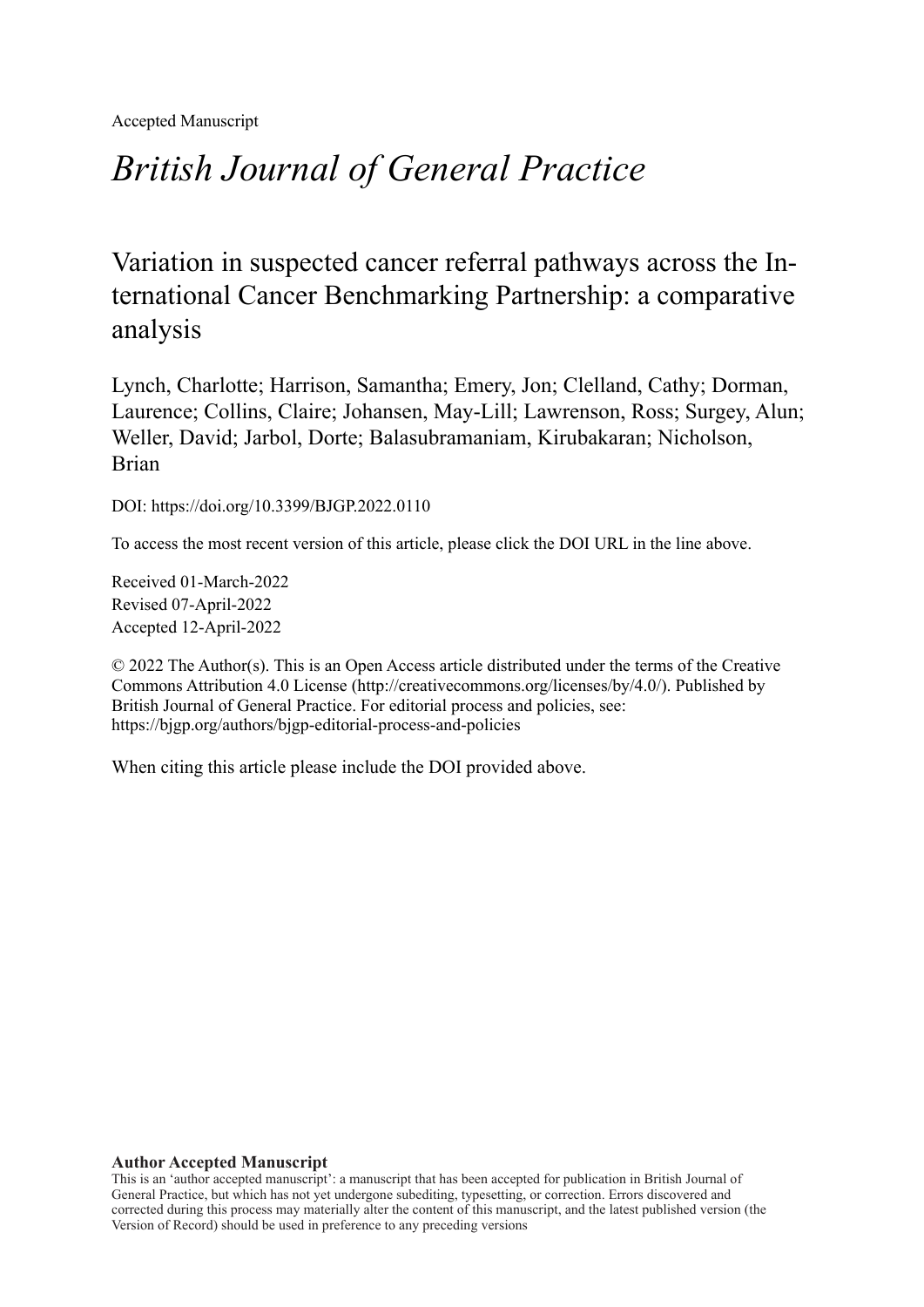#### **Variation in suspected cancer referral pathways across the International Cancer Benchmarking Partnership: a comparative analysis**

Charlotte Lynch<sup>1</sup>, Samantha Harrison<sup>1</sup> Jon D Emery<sup>2</sup>, Cathy Clelland<sup>3</sup>, Laurence Dorman<sup>4</sup>, Claire Collins<sup>5</sup>, May-Lill Johansen<sup>6</sup>, Ross Lawrenson<sup>7</sup>, Alun Surgey<sup>8</sup>, David Weller<sup>9</sup>, Dorte Ejg Jarbøl<sup>10</sup>, Kirubakaran Balasubramaniam<sup>10</sup>, Brian D Nicholson<sup>11</sup>

1 Policy Information & Communications, Cancer Research UK, UK.

<sup>2</sup> Department of General Practice and Centre for Cancer Research and Department of General Practice, University of Melbourne, Australia.

<sup>3</sup>British Columbia Cancer Primary Care Programme, BC Cancer, Canada.

<sup>4</sup>Policy and Engagement, Royal College of General Practitioners, Northern Ireland.

<sup>5</sup> Research Unit, Irish College of General Practitioners, Ireland.

<sup>6</sup> Research Unit of General Practice, UiT The Arctic University of Norway, Norway.

<sup>7</sup>Waikato Medical Research Centre, The University of Waikato, New Zealand.

8 North Wales Centre for Primary Care Research, Bangor University, Wales.

9 Usher Institute, School of Clinical Sciences and Community Health, University of Edinburgh, Scotland

10 Department of Public Health, Research Unit of General Practice, University of Southern Denmark, Denmark.

<sup>11</sup> Nuffield Department of Primary Care Health Sciences, University of Oxford, UK.

Corresponding author:

Charlotte Lynch

International Cancer Benchmarking Partnership

Cancer Research UK

2 Redman Place

London, E20, 1JQ, UK

Email: charlotte.lynch@cancer.org.uk

Tel: 020 3469 5483

Author Details

- Charlotte Lynch Job Title: Senior Strategic Evidence Officer. Qualifications: BSc, MSc. ORCID ID: 0000-0002-8546-1310
- Samantha Harrison Job Title: Senior Strategic Evidence Manager. Qualifications: BSc, MSc.
- Jon D Emery Job Title: Herman Professor of Primary Care Cancer Research. Qualifications: MA, DPhil, MRCGP, FRACGP, MBBCh. ORCID ID: 0000-0002-5274-6336
- Cathy Clelland Job Title: Program Medical Director, Primary Care. Qualifications: BMedSc,
- MD, CCFP, FCFP
- Laurence Dorman Job Title: Chair of the Royal College of General Practitioners in Northern Ireland. Qualifications: MD
- Claire Collins Job Title: Irish College of General Practitioners Director of Research.
- Qualifications: BSc, MSc, PhD. ORCID ID: 0000-0001-8967-5159
- May-Lill Johansen Job Title: Assistant Professor of General Practice. Qualifications: MD, PhD. ORCID ID: 0000-0003-3623-0089
- Ross Lawrenson Job Title: Professor of Population Health. Qualifications: MBBS; MD; DRCOG; Dip.Comm Health(Otago);FP Cert; DHMSA; FAFPHM; FFPH;FRCGP. ORCID ID: 0000-0003-0437-8839
- Alun Surgey Job Title: GP & Researcher. Qualifications: MRCGP, DCH, MD. ORCID ID: 0000-0002-6019-7787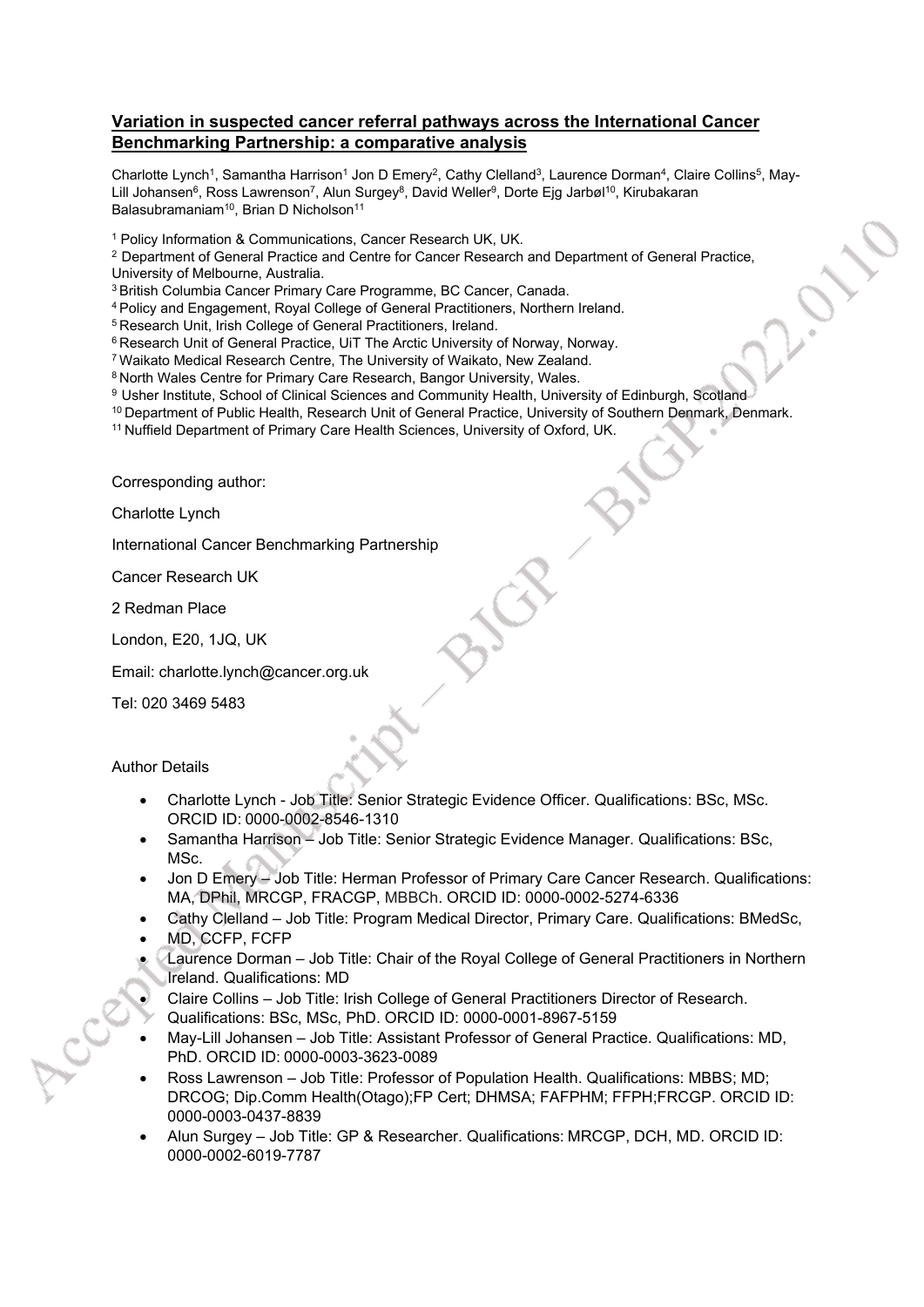- David Weller Job Title: Professor of General Practice/Programme Co-Director. Qualifications: MD, PhD
- Dorte Ejg Jarbol Job Title: Professor at the Research Unit of General Practice. Qualifications: MD, PhD. ORCID ID: 0000-0002-3241-4190

Accepted Manuscript BIC

- Kirubakaran Balasubramaniam Job Title: Associate Professor at the Research Unit of General Practice. Qualifications: MD, PhD. ORCID ID: 0000-0002-3612-1731
- Brian D Nicholson Job Title: GP & NIHR Academic Clinical Lecturer. Qualifications: DPhil,<br>MRCGP. MRCGP.

 $\mathcal{R}^{\prime}$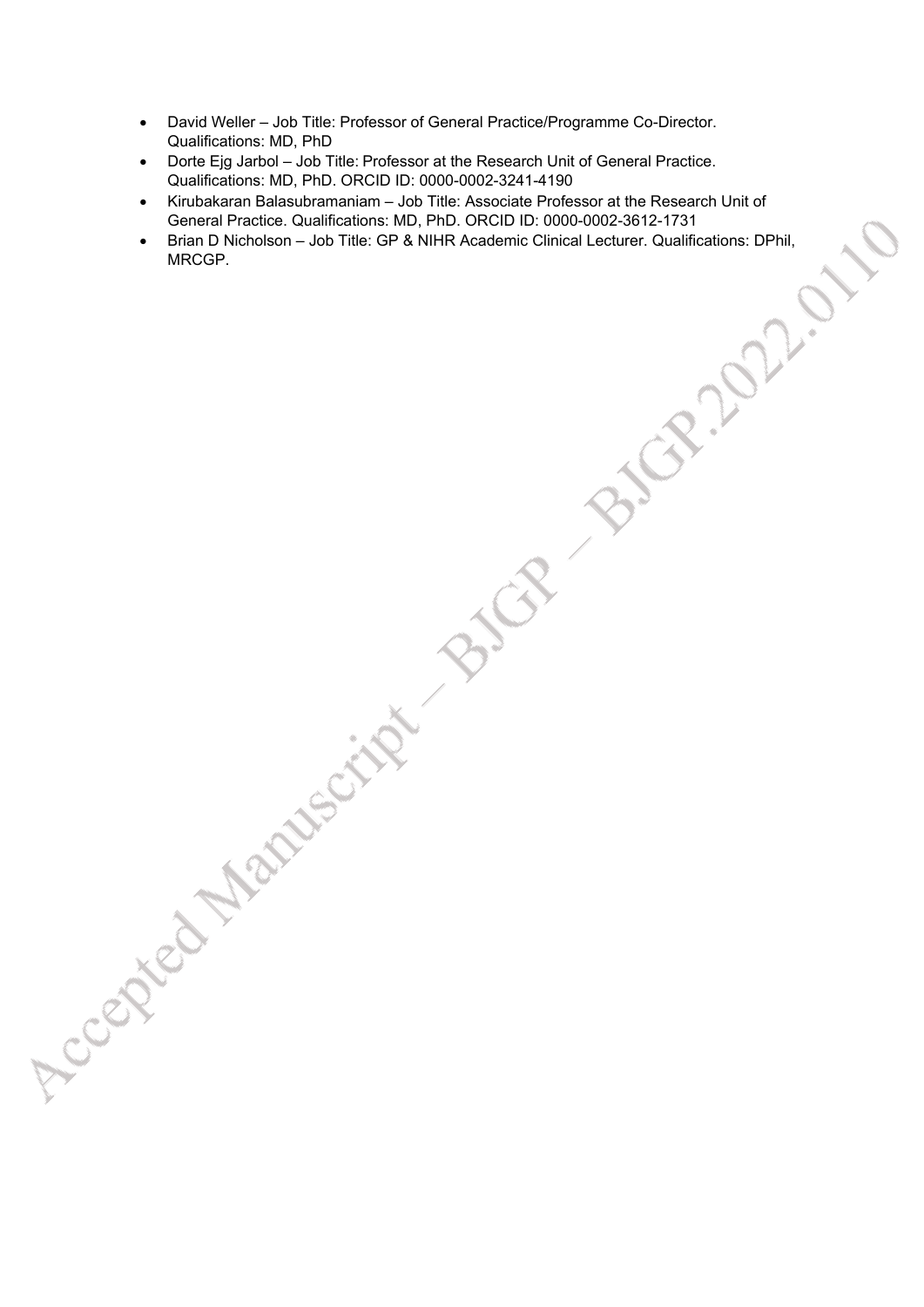#### **Abstract**

Background: International variation in cancer outcomes persist. Differences in the accessibility and organisation of cancer patient pathways may influence this. More evidence is needed to understand what extent variations in the structure of primary care referral pathways for cancer investigation contribute to differences in timeliness of diagnoses and cancer outcomes.

Aim: To explore the variation in primary care referral pathways for the management of suspected cancer across the International Cancer Benchmarking Partnership countries.

Design: Descriptive comparative analysis; mixed methods.

Methods: Schematics of primary care referral pathways were developed across 10 ICBP jurisdictions. The Aarhus statement initially informed the development of the schematics, further supplemented with expert insights through consultation of leading experts in primary care and cancer, existing ICBP, focussed review of existing evidence on the management of suspected cancer, published primary care cancer guidelines, and evaluations of referral tools and initiatives within primary care.

Results: Referral pathway schematics for 10 ICBP jurisdictions are presented alongside a descriptive comparison of the organisation of primary care management of suspected cancer. Several key areas of variation were identified: inflexibility of referral pathways, lack of a managed route for non-specific symptoms, primary care practitioner decision-making autonomy, direct access to investigations and use of emergency routes.

Conclusion: Highlighting differences in referral processes can stimulate further research to better understand the impact of this variation on timeliness of diagnoses and cancer outcomes. Studying these schematics in local contexts may identify opportunities to improve care and facilitate discussions of what may constitute best referral practice.

**Keywords**: primary care, cancer, diagnosis, referral

#### **How this fits in**

There remains significant interest in understanding the components of primary care management of suspected cancer that may contribute to timeliness of diagnoses and cancer outcomes. This study has generated novel insight into the structure and organisation of primary care investigation of suspected cancer internationally. By comparing between similar countries, this work can help facilitate understanding of potential best practice in other countries and stimulate further research to understand drivers of more favourable cancer outcomes. The schematics developed can support identification of opportunities and key considerations for when looking to optimise referral pathways within cancer care.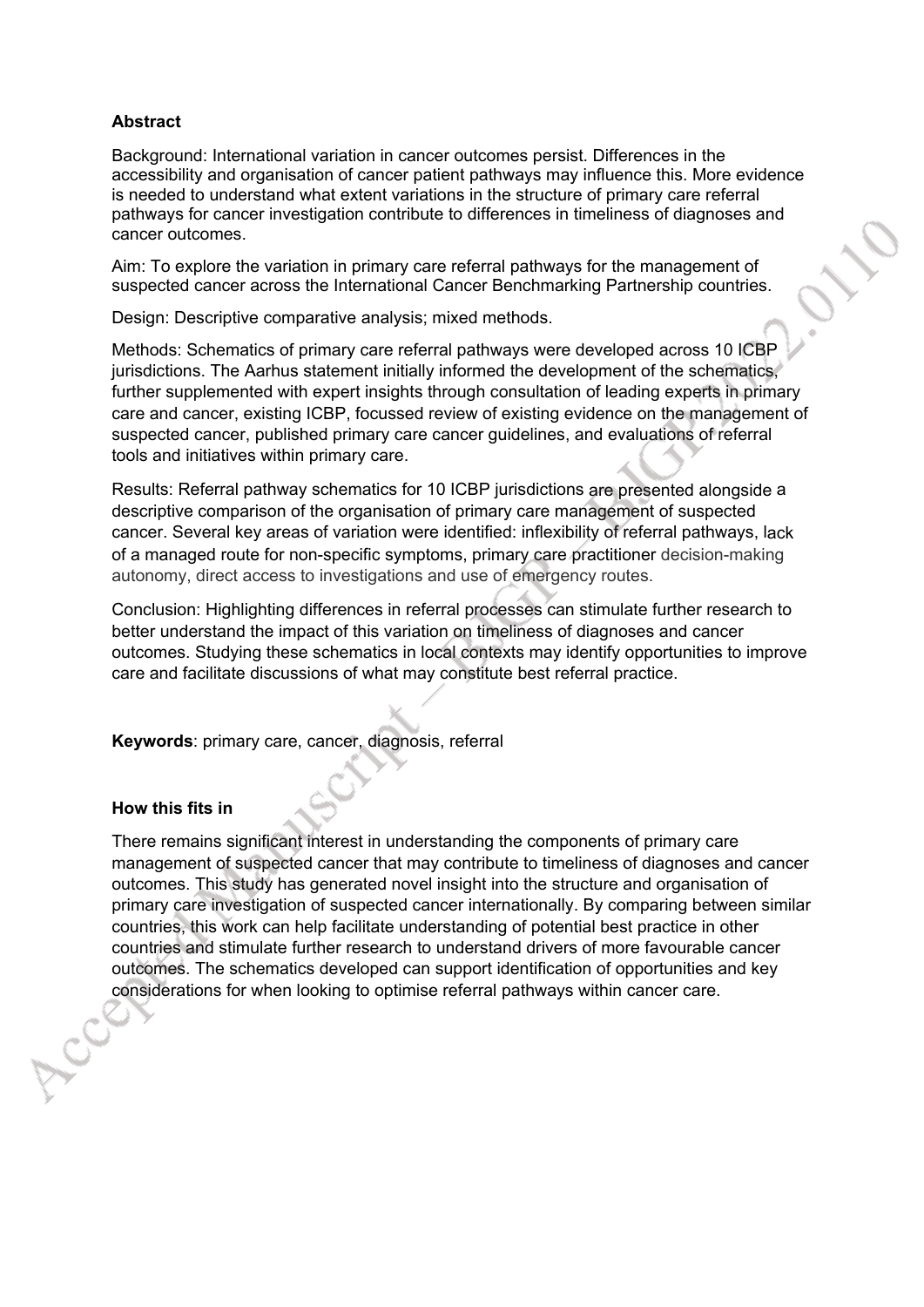#### **Background**

International variation persists in cancer stage at diagnosis and cancer survival (1-6). Evidence exists highlighting associations between expedited diagnosis and reduced mortality, improved 1-year survival, and improved experience of care (7, 8). These associations are not universal for all cancers, with poorer outcomes associated with shorter intervals for some cancers, and improved outcomes with longer intervals for others (9). Sometimes known as the j-shaped curve, this typically happens when critically ill patients who need urgent care, have some of their pathways expedited, meaning they have shorter intervals and timescales, as well as poorer outcomes (10). Furthermore, some countries with the highest survival report the longest diagnostic intervals (2, 11). This variation suggests that there are hidden complexities which underpin the association between time to diagnosis and cancer outcomes that require further exploration. Primary care is a priority area for initiatives aimed at reducing diagnostic delay as the majority of patients with symptoms of possible cancer first attend primary care (12, 13).

Complexity is a recognised challenge within healthcare- defined as '*a dynamic and constantly emerging set of processes and objects that not only interact with each other but come to be defined by those interactions'* (14-16). Previous studies have used schematic and logic modelling to help visualise the complexity that exists in healthcare (14). Diagnosing cancer in primary care is complex as it is a relatively rare diagnosis that may present with a range of undifferentiated symptoms shared with benign illness (Figure 1) (13, 17, 18). Patient-related factors (e.g., symptom awareness, negative beliefs about outcomes) and health system factors (e.g., accessibility, guidelines, capacity, resource) influence primary care attendance and onward referral (19-21). International differences exist in primary care practitioner (PCP) responsibility for follow-up, access to investigations, and readiness to refer (19, 22, 23). Research is needed to understand whether there is international variation in the diagnostic options available to PCPs that could impact cancer outcomes, and to what extent this impact could be.

In this study, we aimed to map referral pathways for ten countries within the International Cancer Benchmarking Partnership (ICBP) using pathway schematics. We explore variation in pathways between ICBP countries to understand whether the complexity of these pathways may play a role in timeliness of cancer diagnosis and, more broadly, variation in cancer outcomes. By generating better understanding of the differences in primary care referral pathway, we aim to identify potential areas for improvement by country or jurisdiction.

#### **Methods**

We have used a descriptive approach to develop and compare schematics of referral pathways for suspected cancer across 10 ICBP jurisdictions (Australia, British Columbia in Canada, Denmark, England, Ireland, New Zealand, Northern Ireland, Norway, Scotland, Wales). The ICBP is a global collaboration of clinicians, policymakers, researchers, and cancer data experts, aiming to explain cancer survival differences across 21 jurisdictions in 7 high-income countries with comprehensive cancer registry coverage, similar national health system expenditure, and universal access to healthcare. The ICBP was formed in 2009 and has consisted of jurisdictions and countries that also represent a range of cancer survival and are comparable with their key health policy issues(24). The selection of ICBP jurisdictions in this study was discussed and agreed with members of the ICBP Programme Board, driven by the purpose of conducting an exploratory analysis to provide an initial descriptive understanding representing the ICBP countries.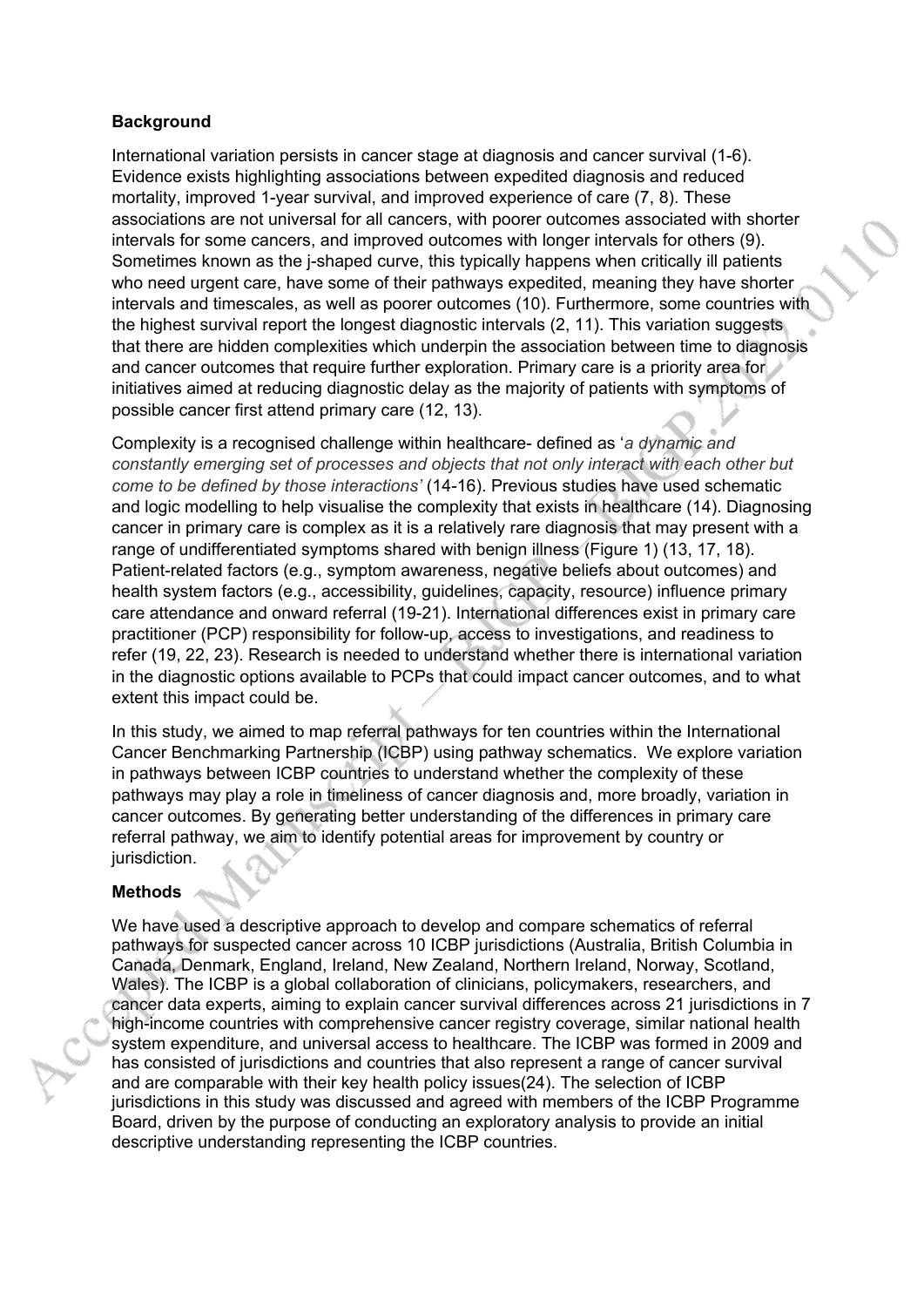#### **Defining scope**

Our scope was informed by existing ICBP data, predominantly from studies investigating primary care referral behaviour, primary care health system mapping, and length of the cancer pathway intervals (Figure 2) (1, 2, 19, 22). We performed targeted searches of the primary care literature on the management of suspected cancer in primary care, published primary care guidelines for the investigation of suspected cancer, and evaluations of health system performance (e.g., audits). We categorised our findings following the diagnostic steps laid out in the Aarhus Statement (25) (Figure 2). We used the following definitions:

- PCP assessment of cancer risk ('First presentation/clinical appearance')
- Investigations ('First investigation, primary care responsible for the patient')
- Onward referral ('First referral to secondary care/refer responsibility')
- Resulting action from referral ('First referral to secondary care/refer responsibility' and 'First specialist visit' where crossover existed)
- Cancer diagnosis this was used as an end point for the schematics, but our focus was on primary care management of suspected cancer so there is less detail on secondary care referrals and investigations leading to a confirmed diagnosis in the schematics

We initially aimed to focus on the relative complexity of pathways, but by supplementing the schematic development with key informant insight, it became apparent that the flexibility within the referral and investigation process for PCPs was an important differentiator between jurisdictions.

#### **Key Informant Engagement**

A working group was formed of 11 leading primary care cancer research experts across the 10 ICBP countries to further develop our understanding of the international variation in the diagnostic sections highlighted in Figure 2. Each country had one representative apart from Denmark, where there were two. Identification of working group members was based upon individual research expertise, positions held in primary care, and utilising existing ICBP clinical networks. Semi-structured survey questions (Box 1) were developed to address evidence 'gaps' identified during the initial scoping and targeted literature searches. Members of the working group were asked to complete the survey which was followed up with further consultation and roundtable discussion.

#### **Pathway Schematic Development**

Process Flow Diagrams, used to illustrate separate steps of a process in sequential order, were used to design the schematics (26, 27). Pathway Schematics were developed to reflect clinical practice up to 2019 based on the evidence identified during scoping and the insights gained from the working group. The schematics represent the diagnostic steps from initial PCP assessment for cancer risk, to PCP investigation and onward referral, then the resulting action following referral, through to cancer diagnosis (Table 1). Schematics underwent multiple rounds of review with the working Group to ensure accurate reflection of primary care practice. Additional PCPs were consulted via the working Group contacts where appropriate to gain wider consensus. Schematics were developed using Lucid software Inc. and a graphic designer.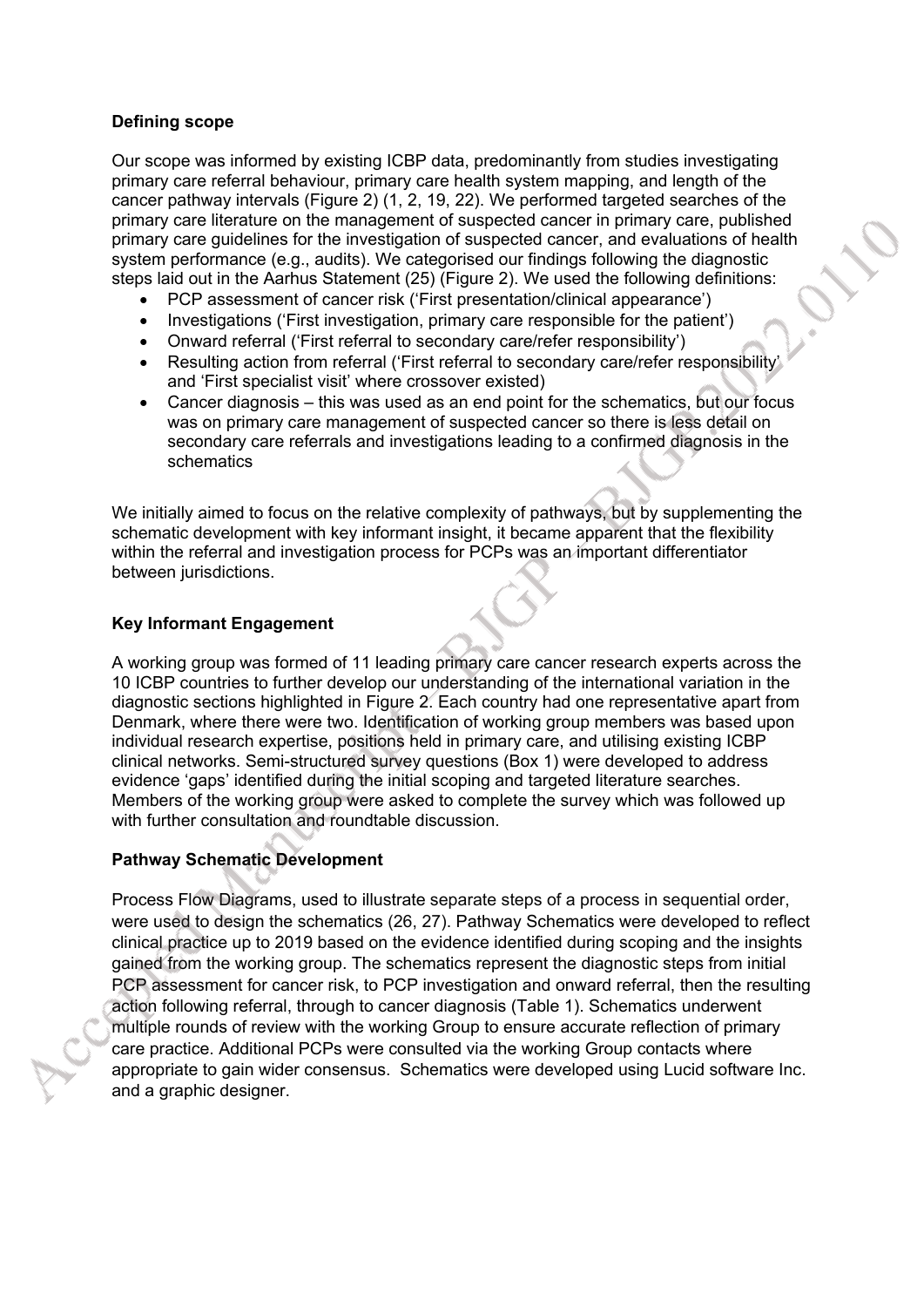## **Results**

The schematics illustrate the steps in place to support PCP referral of suspected cancer in each jurisdiction (Supplementary Figure 1). They are organised reflective of the overall survival trends across cancer sites (1- and 5-year survival) from the ICBP benchmarking project in descending order from highest to lowest survival to illustrate which characteristics of the pathways exist in countries with lower survival (3). Supplementary Table 2 details the processes involved at each step to further emphasise variation across jurisdictions.

#### *PCP assessment of cancer risk and direct access investigations*

In all jurisdictions the health systems involve initial assessment of patients in primary care, including guidance for primary care management of symptoms and test results. Direct access to simple PCP-led investigations (urine and blood tests) was universal across jurisdictions, with results being used to select patients for PCP referrals. Substantial variation existed between and within jurisdictions in the provision of direct access to specialist investigations (radiological and endoscopic), despite guidelines and recommendations supporting direct access to specialist investigation being common. It was noted that a greater PCP ease of access to a wide range of specialist investigations was found in Australia, particularly radiological tests such as CT scans.

#### *Referral for further investigation*

Various mechanisms for referral exist across jurisdictions that were both unmanaged (contacting specialist informally e.g., Australia, Ireland) and managed (formal pathways with defined referral criteria and thresholds e.g., Denmark, UK). Dedicated referral pathways for vague symptoms existed in Denmark and Norway, with increasing access to these pathways in Scotland, Wales, and England. Diagnostic centres existed in various formats across jurisdictions for both cancer-specific (e.g., British Columbia, Ireland) and non-specific symptoms (e.g., Denmark, England, Norway, Wales). Variation was noted in the route to emergency assessment, from managed routes to ensure very rapid investigation (e.g., Australia), through to unmanaged routes (e.g., Ireland, England). The option to refer for emergency assessment exists in Norway but the use of it is very rare and has not been reflected in Norway's schematic.

#### *Resulting action from referral*

LCCET

The diagnosis of cancer was confirmed by specialists in all jurisdictions, but variation existed in the organisation of specialist assessment e.g., within pathways, contacted directly, or indirectly within departments.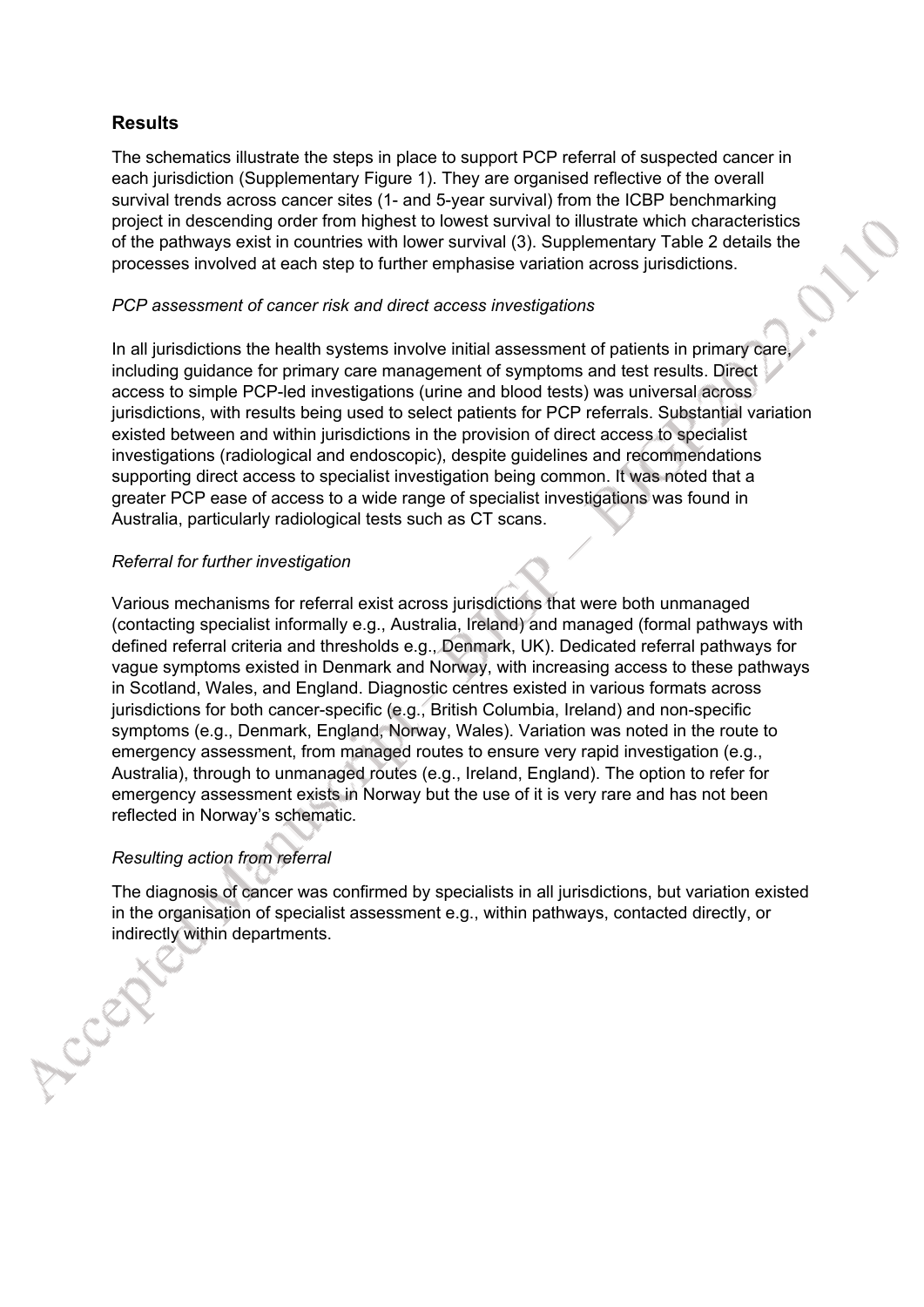## **Discussion**

#### Summary of findings.

The schematics of referral pathways for patients with suspected cancer attending primary care developed illustrate high-level variation between international jurisdictions. There were notable sources of variation: PCP autonomy, flexibility of pathways, dedicated non-specific symptom pathways, and the function of emergency assessment. Through supplementing the schematic development with key informant insight, it became apparent that the flexibility in the referral process was a notable point of difference between jurisdictions. Autonomy refers to the ability of PCPs to flexibly investigate and refer patients they suspect may have undiagnosed cancer without referral justification or specialist triage of referrals. Referral justification aims to ensure that only the highest risk populations of patients are investigated within systems with finite resources and can be mediated by restrictive referral guidance and criteria, and specialist triage of PCP referrals. This may become a barrier to PCP referral and investigation if clinical judgement does not align with guideline criteria or specialist opinion. Dedicated referral pathways for patients with non-specific symptoms have been/are being introduced in Denmark, Norway, England, Scotland, and Wales (28-30). These pathways reduce the complexity of the referral process for a group of patients that have historically fallen outside the guideline criteria. These may not be necessary in jurisdictions where there are fewer barriers to rapid investigation, as was reported to be the case in Australia.

Emerging evidence shows that patients diagnosed via emergency routes have poorer outcomes and patient experiences (31, 32). However, we highlight that PCPs from jurisdictions with relatively good survival may access emergency assessment as a managed route to diagnosis as a solution to ensure expedited access to investigation, without being detriment to health system resource. Further research triangulating the schematics with emergency presentation proportion and survival estimates will help deepen the understanding of this interaction.

#### Strengths and limitations

The major strength of this study is that it provides the first international comparison of referral pathways at this level. To articulate each step from patient presentation to their PCP through to confirmed diagnosis of cancer is a challenging and complex task, but we have provided a novel understanding of this landscape by using pathway schematics. They are underpinned by targeted literature searches and key informant insights from the 10 ICBP jurisdictions.

We acknowledge that the schematics are an oversimplification of clinical practice in each jurisdiction, but they provide a robust baseline to understand the high-level structures and processes in place. We also acknowledge regional and national variation within jurisdictions and between cancers exists. The schematics developed can help direct future research and exploration within individual ICBP countries, and other countries outside of the ICBP, to better understand system level drivers of more favourable survival and stage at diagnosis.

There are additional factors that may influence referral pathways that could shed further light on the variation between countries that we were unable to capture within this study. These include factors such as patient demographics, socioeconomic factors and real-world referral behaviours and practices which can vary on a much smaller scale than what was explored in this study e.g., between individual PCPs. Capturing this data comprehensively across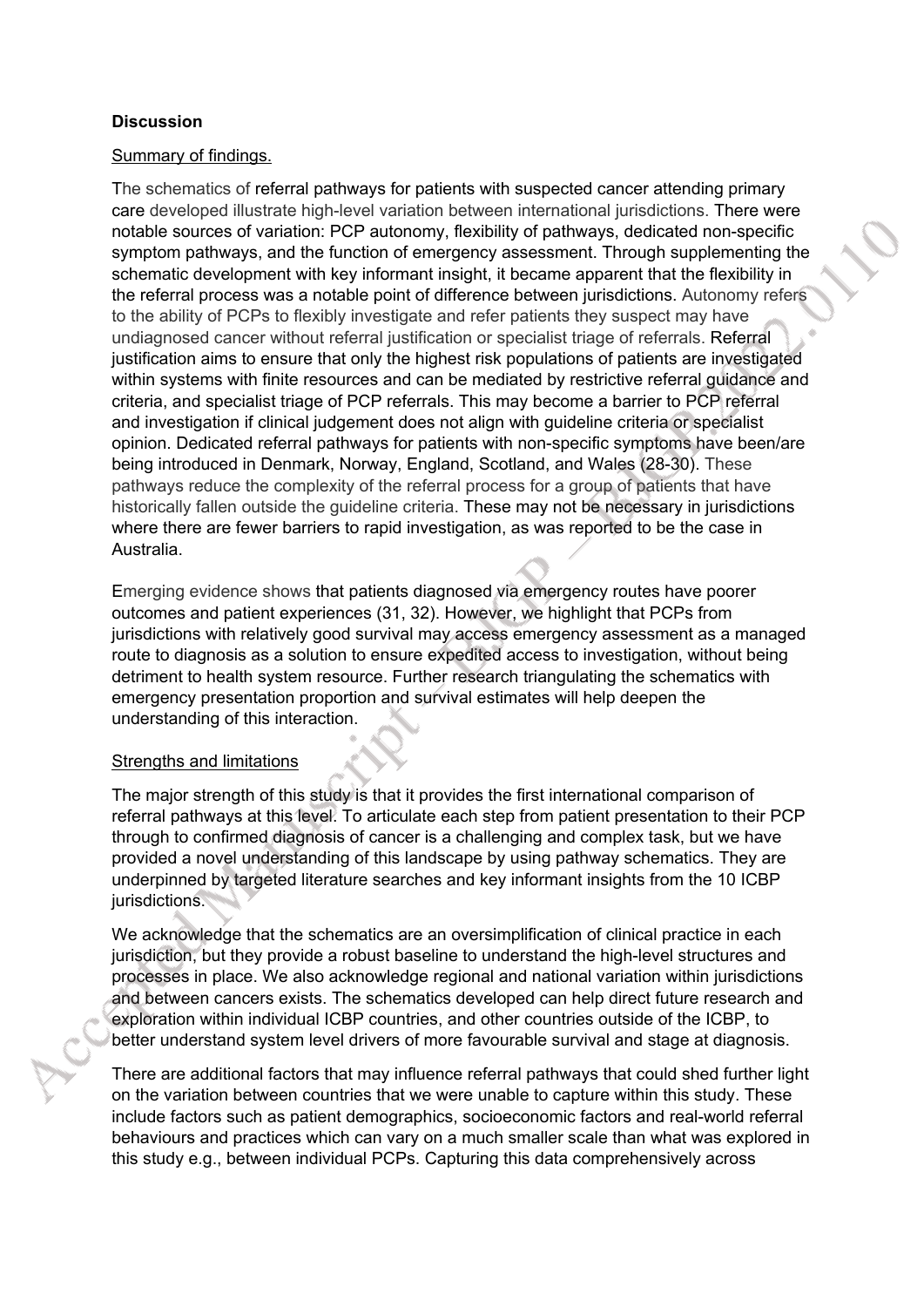multiple countries would be challenging and was out of scope for this study but should be considered for future research.

There is no established methodology for measuring complexity within cancer referral pathways, or in healthcare more generally. We developed our own approach combining targeted literature searching, guideline review, and key informant interviews. This is an area that future research could target to develop a robust and validated methodology.

#### Comparison with existing literature

We found no comparable research mapping cancer referral pathways, although there have been considerable attempts to understand health system factors influencing the timeliness of diagnosis (1, 2, 14, 19, 22, 33-35). The role of gatekeeping, whilst providing greater coordination and improving access to care, has been described as a barrier to the timeliness of diagnosis, and subsequently countries have made efforts to soften this (36). Research has also been undertaken into the development and implementation of pathways to evaluate care, rather than exploring them from a systems approach (37, 38). This study addresses an evidence gap, as the schematics help us to understand what is happening at this pathway and routes to diagnosis level, with a particular focus on primary care. It connects the understanding of international variation with snapshots of the situation in each ICBP jurisdiction, to help internal reviews to streamline pathways, supported by sharing of international practice.

#### Implications for research and/or practice

Allowing more flexibility and less restrictive referral processes, with greater direct access to investigations, and open channels of communication with secondary care may lead to a timelier cancer diagnosis. Australia consistently reports higher cancer survival and more favourable stage distributions (3-6). Key informants noted flexibility within the Australian system including direct access to investigations, PCP referral autonomy, and free movement of patients between the public and private systems. However, this should be caveated with the existence of disparities in access to care, particularly for indigenous communities (39). Danish cancer outcomes markedly improved following health system reforms including the implementation of cancer-specific pathways, pathways for non-specific potentially serious symptoms, and coordinated diagnostic centres (40). These examples showcase that there is no 'one size fits all' approach, but shows that flexible, well-resourced, adaptable referral pathways are likely to be key components to help drive timely diagnosis.

We anticipate the schematics will facilitate discussions within jurisdictions of what constitutes best referral practice. Highlighting differences may lead to initiatives to better understand the impact of variation in delays of diagnosis and to improve care within each jurisdiction. Future research should focus on understanding nuances in referral processes at a local level and between cancer-site-specific pathways, by developing methodologies to map real-world referral patterns using routinely collected health-system data.

Whilst efforts should be made to improve the diagnostic process through better access and greater flexibility, this cannot progress without adequate resource, workforce and capacity. Ensuring this should be of focus for policymakers internationally to drive improvements in care.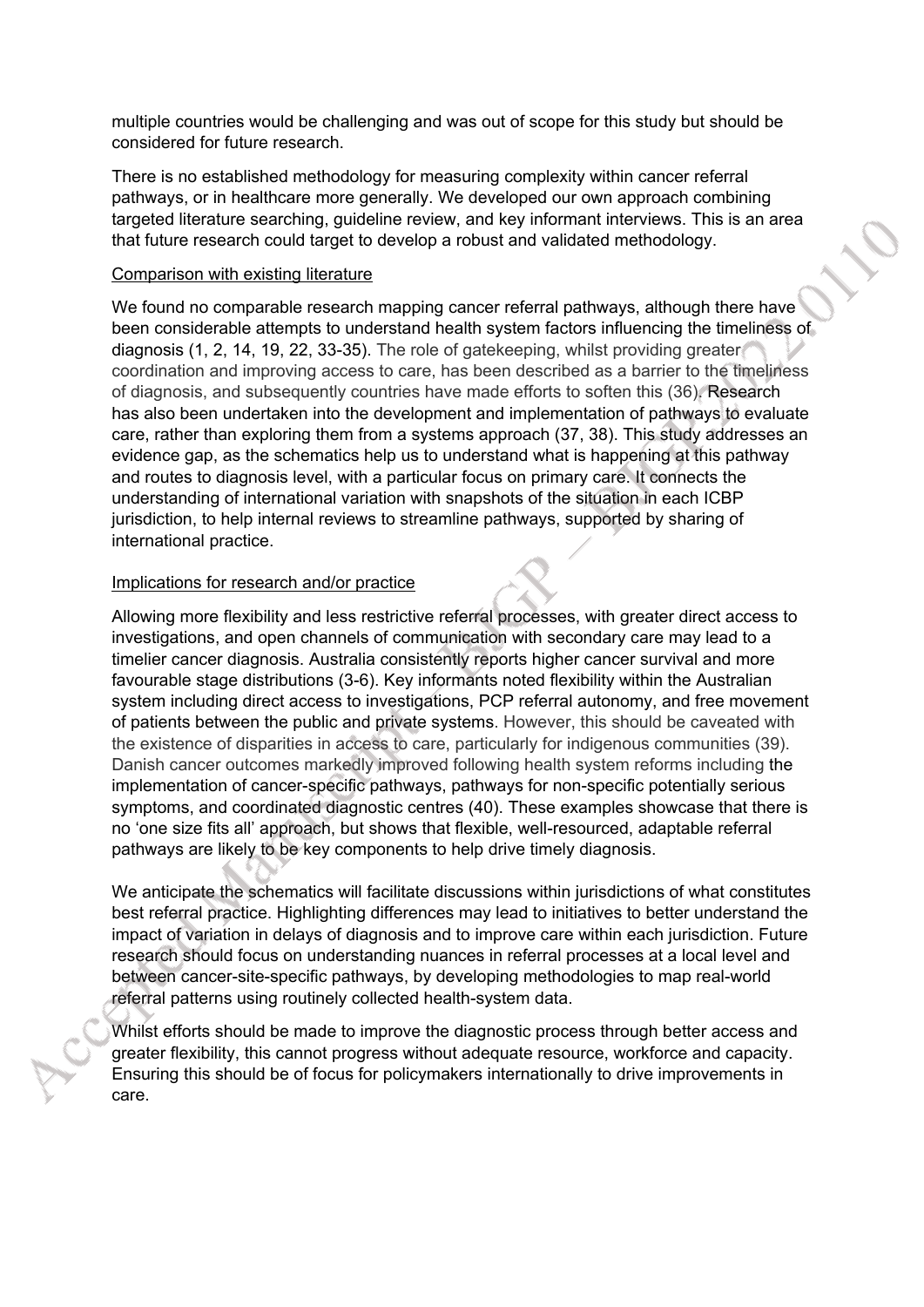## **Conclusion**

Our findings add to our understanding of whether health system factors contribute to international variation in cancer survival, PCP referral behaviour, and diagnostic intervals. Studying these schematics in local contexts, can help identify opportunities to improve care in different countries and facilitate discussions of what may constitute best referral practice. Highlighting differences in referral processes could lead to initiatives to better understand the impact of this variation in delays in diagnosis and to improve care within each jurisdiction. When exploring how to optimise referral pathways, considerations should be given to more flexibility of referral justification, greater direct access to investigations, less restrictive referral processes and open channels of communication with secondary care. Targeting interventions at these areas through policy and practice may achieve timelier diagnoses, better efficiency of care, and potentially improved outcomes.

## **Acknowledgments**

The authors would like to thank Dr. Brian Osborne, Dr. Noirin O/Herlihy, Ms. Robyn Homeniuk, and Ms. Colleen O'Neil of the Irish College of General Practitioners (ICGP) for their review and input into the Irish schematic development. We are grateful for the assistance and insight provided by Simon Parsons of the Canterbury Health Pathways & Research & Evaluation Hub to develop the New Zealand schematic. We would also like to thank the ICBP Programme Board for providing reviews and advice of the study.

## **Funding**

This study was funded by Canadian Partnership Against Cancer; Cancer Council Victoria; Cancer Institute New South Wales; Cancer Research UK; Danish Cancer Society; National Cancer Registry Ireland; The Cancer Society of New Zealand; National Health Service England; Norwegian Cancer Society; Public Health Agency Northern Ireland, on behalf of the Northern Ireland Cancer Registry; The Scottish Government; Western Australia Department of Health and Wales Cancer Network. The findings and interpretations in this article are those of the authors and do not necessarily represent the views of any government agency or funder. The authors alone are responsible for the views expressed in this article and they do not necessarily represent the views, decisions or policies of the institutions with which they are affiliated. Brian Nicholson is funded by an NIHR Academic Clinical Lectureship and a CRUK PPRC Postdoctoral Fellowship.

## **Conflict of Interest Statement**

The Authors declare that there is no conflict of interest.

# **Ethics Statement**

Ethical Approval is not applicable for this article.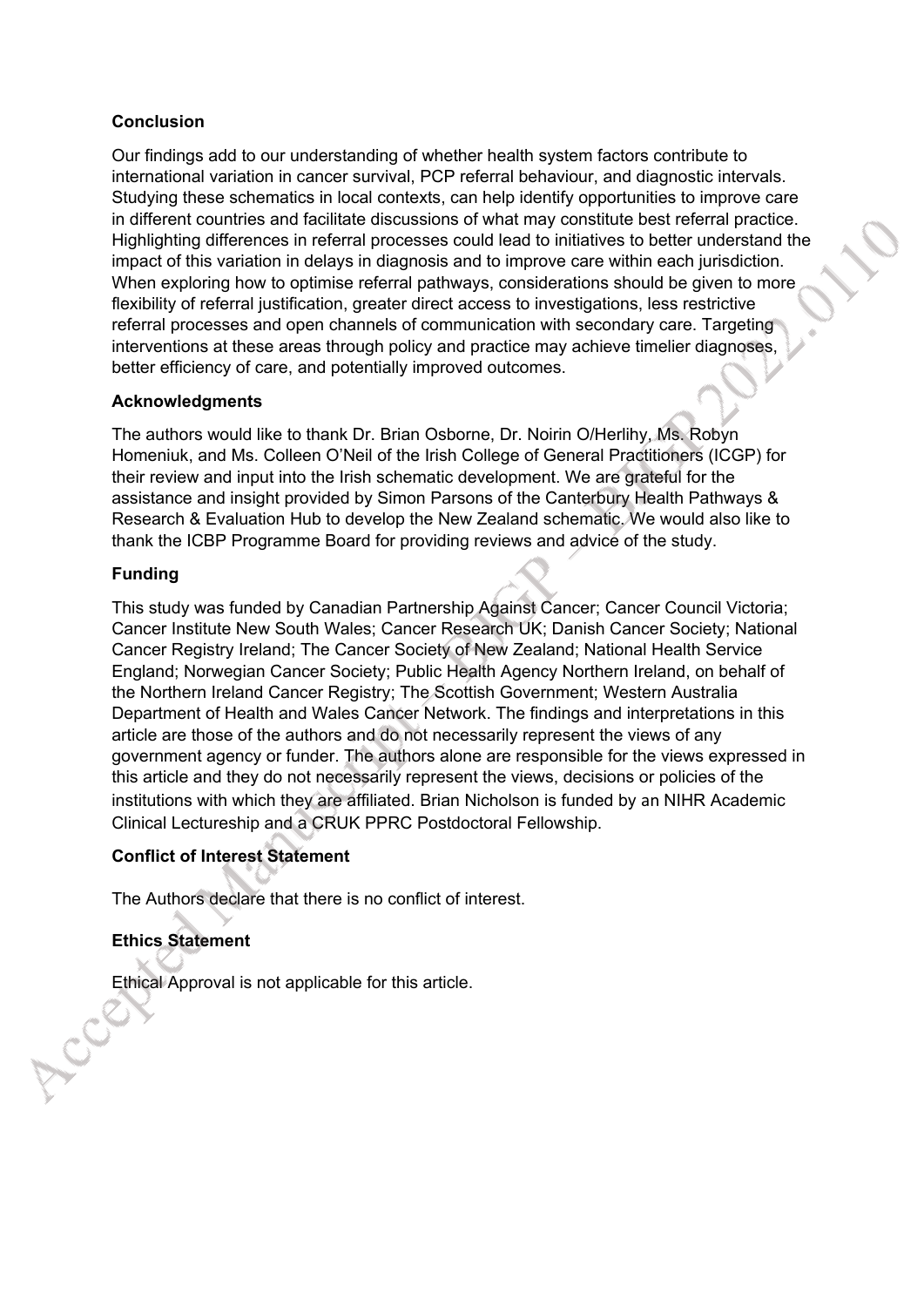## **References**

1. Weller D, Menon U, Zalounina Falborg A et al. Diagnostic routes and time intervals for patients with colorectal cancer in 10 international jurisdictions; findings from a crosssectional study from the International Cancer Benchmarking Partnership (ICBP). BMJ Open. 2018;8(11):e023870.

2. Menon U, Vedsted P, Zalounina Falborg A et al. Time intervals and routes to diagnosis for lung cancer in 10 jurisdictions: cross-sectional study findings from the International Cancer Benchmarking Partnership (ICBP). BMJ Open. 2019;9(11):e025895.

3. Arnold A, Rutherford M, Bardot A et al. Progress in cancer survival, mortality, and incidence in seven high-income countries 1995–2014 (ICBP SURVMARK-2): a populationbased study. Lancet Oncol. 2019;20(11):1493-1505.

4. Cabasag CJ, Butler J, Arnold M et al. Exploring variations in ovarian cancer survival by age and stage (ICBP SurvMark-2): A population-based study. Gynecol Oncol. 2020;157(1):234-44.

5. Araghi M, Fidler-Benaoudia M, Arnold M et al. International differences in lung cancer survival by sex, histological type and stage at diagnosis: an ICBP SURVMARK-2 Study. Thorax 2021;77(4):378-390 .

6. Araghi M, Arnold M, Rutherford MJ et al. Colon and rectal cancer survival in seven high-income countries 2010-2014: variation by age and stage at diagnosis (the ICBP SURVMARK-2 project). Gut. 2020;70(1):114-126.

7. Neal RD, Tharmanathan P, France B et al. Is increased time to diagnosis and treatment in symptomatic cancer associated with poorer outcomes? Systematic review. Br. J. Cancer. 2015;112 Suppl 1(Suppl 1):S92-S107.

8. Tørring ML, Frydenberg M, Rikke PH et al. Evidence of increasing mortality with longer diagnostic intervals for five common cancers: A cohort study in primary care. Eur. J. Cancer 2013;49(9):2187-98.

9. Redaniel MT, Martin R, Ridd MJ et al. Diagnostic Intervals and Its Association with Breast, Prostate, Lung and Colorectal Cancer Survival in England: Historical Cohort Study Using the Clinical Practice Research Datalink. PLoS ONE. 2015;10(5):e0126608.

10. Tørring ML, Murchie P, Hamilton W et al. Evidence of advanced stage colorectal cancer with longer diagnostic intervals: a pooled analysis of seven primary care cohorts comprising 11 720 patients in five countries. Br. J. Cancer. 2017;117(6):888-897.

11. Weller D, Vedsted P, Anandan C et al. An investigation of routes to cancer diagnosis in 10 international jurisdictions, as part of the International Cancer Benchmarking

Partnership: survey development and implementation. BMJ Open. 2016;6(7):e009641.

12. Elliss-Brookes L, McPhail S, Ives A et al. Routes to diagnosis for cancer – determining the patient journey using multiple routine data sets. Br. J. Cancer. 2012;107(8):1220-6.

13. Rubin G, Berendsen A, Crawford SM et al. The expanding role of primary care in cancer control. Lancet Oncol. 2015;16(12):1231-72.

14. Morris M, Landon S, Reguilon I et al. Understanding the link between health systems and cancer survival: A novel methodological approach using a system-level conceptual model. J Cancer Policy 2020;25(10125):100233.

15. Greenhalgh T, Papoutsi C. Studying complexity in health services research: desperately seeking an overdue paradigm shift. BMC Med 2018;16(1):95.

16. Richards M. The National Awareness and Early Diagnosis Initiative in England: assembling the evidence. Br. J. Cancer. 2009;101(Suppl 2):S1-S4.

17. Foot C, Naylor C, Imison C. The quality of GP diagnosis and referral. [Internet]The King's Fund, London; 2010.[Accessed 21 June 2021] Available:

https://www.kingsfund.org.uk/publications/improving-quality-care-general-practice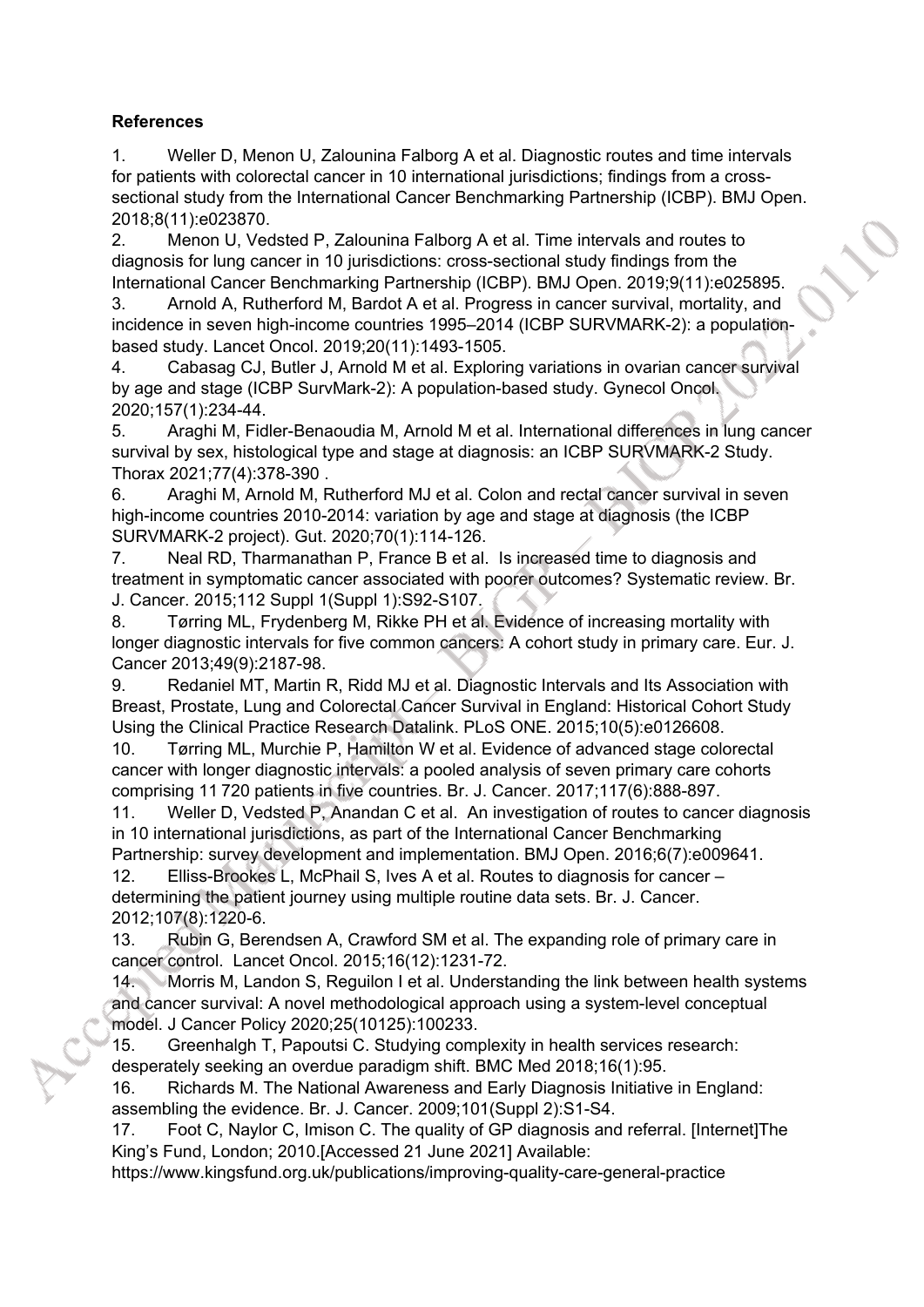18. Richards M. Diagnostics: Recovery and Renewal - Report of the Independent Review of Diagnostic Services for NHS England. [Internet] 2020. [Accessed 2,5,11 July 2021] Available: https://www.england.nhs.uk/publication/diagnostics-recovery-and-renewal-reportof-the-independent-review-of-diagnostic-services-for-nhs-england/

19. Brown S, Castelli M, Hunter DJ et al. How might healthcare systems influence speed of cancer diagnosis: A narrative review. Soc Sci Med. 2014;116(100):56-63.

20. Forbes LJ, Simon A, Warburton F et al. Differences in cancer awareness and beliefs between Australia, Canada, Denmark, Norway, Sweden and the UK (the International Cancer Benchmarking Partnership): do they contribute to differences in cancer survival? Br. J. Cancer. 2013;108(2):292-300.

21. Harris M, Vedsted P, Esteva M et al. Identifying important health system factors that influence primary care practitioners' referrals for cancer suspicion: a European crosssectional survey. BMJ Open. 2018;8:e022904.

22. Rose PW, Rubin G, Perera-Salazar R et al. Explaining variation in cancer survival between 11 jurisdictions in the International Cancer Benchmarking Partnership: a primary care vignette survey. BMJ Open. 2015;5:e007212.

23. Htun HW, EJ, Ioannides SJ et al. Investigations and referral for suspected cancer in primary care in New Zealand—A survey linked to the International Cancer Benchmarking Partnership. Eur. J. Cancer. 2017;26(3) e12634.

24. Butler J, Foot C, Bomb M et al. The International Cancer Benchmarking Partnership: An international collaboration to inform cancer policy in Australia, Canada, Denmark, Norway, Sweden and the United Kingdom. Health Policy 2013;112(1-2):148-55.

25. Weller D, Vested P, Rubin G et al. The Aarhus statement: improving design and reporting of studies on early cancer diagnosis. Br. J. Cancer. 2012;106(7):1262-7.

26. Jun GT, Ward J, Morris Z et al. Health care process modelling: which method when? Int J Qual Health Care. 2009;21(3):214-224.

27. Antonacci G, Lennox L, Barlow J et al. Process mapping in healthcare: a systematic review. BMC Health Serv. Res. 2021;21(1):342.

28. Ingeman ML, Christensen MB, Bro F et al. The Danish cancer pathway for patients with serious non-specific symptoms and signs of cancer–a cross-sectional study of patient characteristics and cancer probability. BMC Cancer. 2015;15(421).

29. Chapman D, Poirier V, Vulkan D et al. First results from five multidisciplinary diagnostic centre (MDC) projects for non-specific but concerning symptoms, possibly indicative of cancer. Br. J. Cancer. 2020;123(5):722-729.

30. Pearson C, Poirier V, Fitzgerald K et al. Cross-sectional study using primary care and cancer registration data to investigate patients with cancer presenting with non-specific symptoms. BMJ Open. 2020;10:e033008.

31. Zhou Y, Abel G, Hamilton W et al. Diagnosis of cancer as an emergency: a critical review of current evidence. Nat. Rev. Clin. Oncol. 2017;14(1):45-56.

32. McPhail S, Swann R, Johnson SA et al. (Forthcoming) Risk factors and prognostic implications of diagnosis of cancer as an emergency: An International Cancer Benchmarking Partnership (ICBP) comparative study on 857,080 patients with oesophageal, stomach,

colon, rectal, liver, pancreatic, lung and ovarian cancer across 14 international jurisdictions. Lancet Oncol 2022 [Accessed 10 January 2022] Available from:

[https://www.thelancet.com/journals/lanonc/article/PIIS1470-2045\(22\)00127-9/fulltext](https://www.thelancet.com/journals/lanonc/article/PIIS1470-2045(22)00127-9/fulltext)

33. Morris M, Seguin M, Landon S et al. Exploring the Role of Leadership in Facilitating Change to Improve Cancer Survival: An Analysis of Experiences in Seven High Income Countries in the International Cancer Benchmarking Partnership (ICBP). Int. J. Health Policy Manag. 2021; 10(107):1-11.

34. Seguin M, Morris M, McKee M et al. "There's Not Enough Bodies to Do the Demand:" An Exploration of Key Stakeholder Views on the Role of Health Service Capacity in Shaping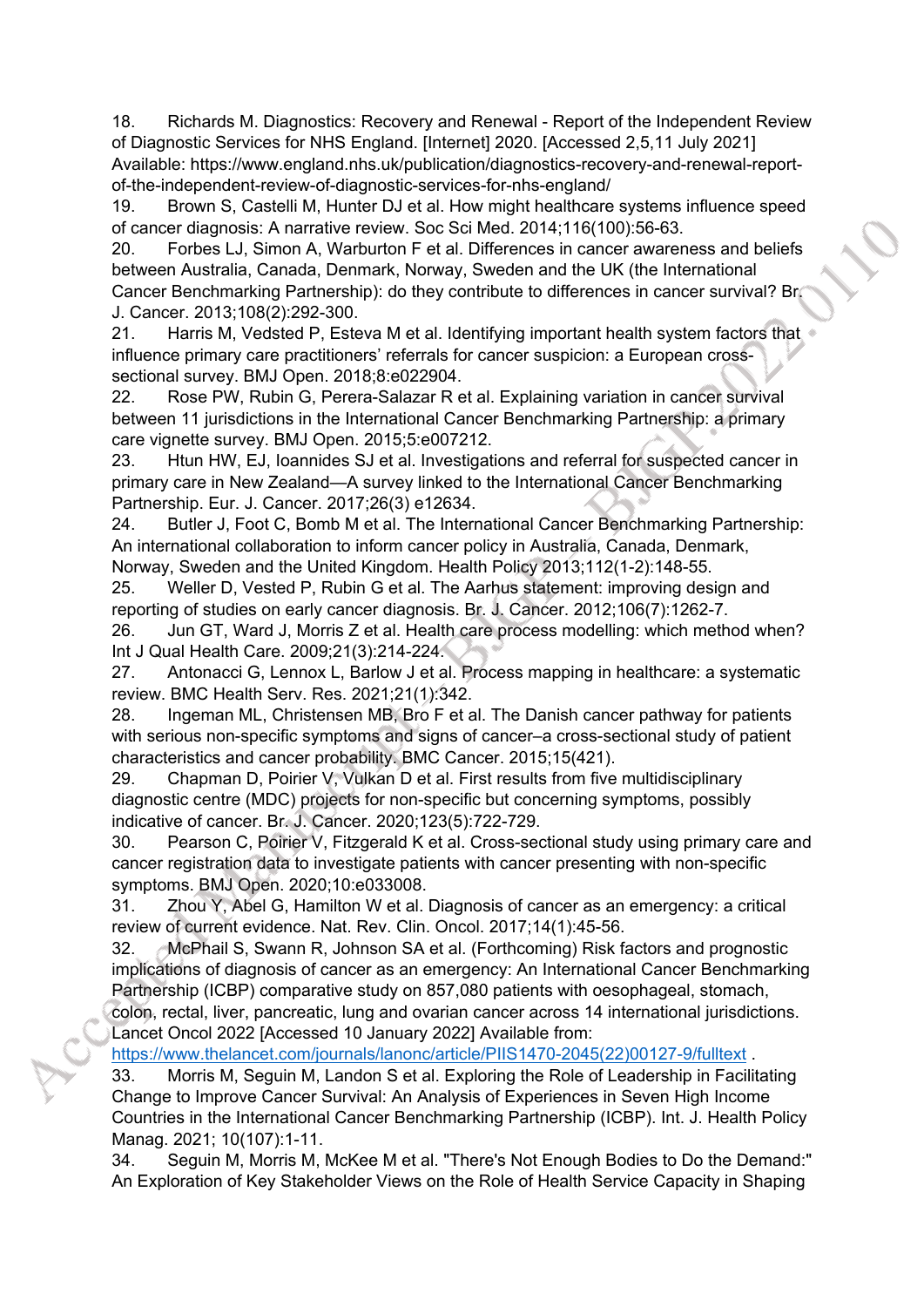Cancer Outcomes in 7 International Cancer Benchmarking Partnership Countries. Int J Health Policy Manag. 2020; 9(54):1-11.

35. Nicholson BD, Goyder C, Bankhead CR et al. Responsibility for follow-up during the diagnostic process in primary care: a secondary analysis of International Cancer Benchmarking Partnership data. Br J Gen Pract. 2018;68(670):e323-e332.

36. Vedsted P, Olesen F. Are the serious problems in cancer survival partly rooted in gatekeeper principles? An ecologic study. Br J Gen Pract. 2011;61(589):e508-512.

37. Bergin RJ, Whitfield K, White V et al. Optimal care pathways: A national policy to improve quality of cancer care and address inequalities in cancer outcomes. J. Cancer Policy. 2020;25(11):100245.

38. Håland E, Melby L. Keeping up with the codes; accounting for quality in cancer patient pathways (CPPs) in Norway. Eur. J. Public Health. 2019;29 (4):522.

39. Shahid S, Teng T, Bessarab D et al. Factors contributing to delayed diagnosis of cancer among Aboriginal people in Australia: a qualitative study. BMJ Open. 2016;6:e010909.

40. Vedsted P, Olesen F. A differentiated approach to referrals from general practice to support early cancer diagnosis – the Danish three-legged strategy. Br. J. Cancer. 2015;112 Suppl (Suppl 1):S65-9.

41. Pannebakker M, Mills K, Johnson J et al. Understanding implementation and usefulness of electronic clinical decision support (eCDS) for melanoma in English primary care: a qualitative investigation. BJGP open. 2019;3(1):bjgpopen18X101635.

Accepted Manuscript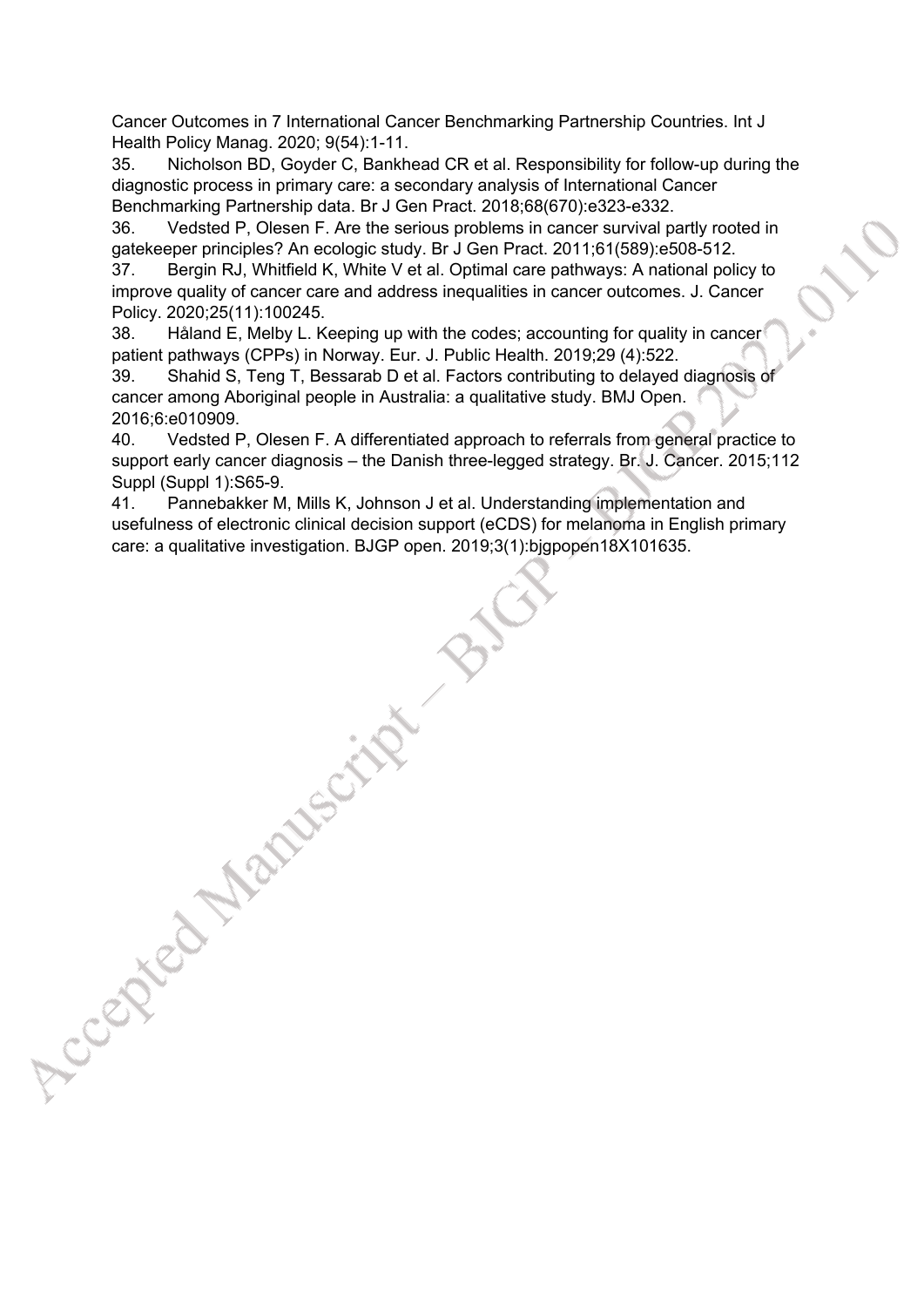#### **Figures & Tables**



**Figure 1. The National Awareness and Early Diagnosis Initiative (NAEDI) pathway (18)**

aniano



**Figure 2. Edited Aarhus statement**(25)

Accept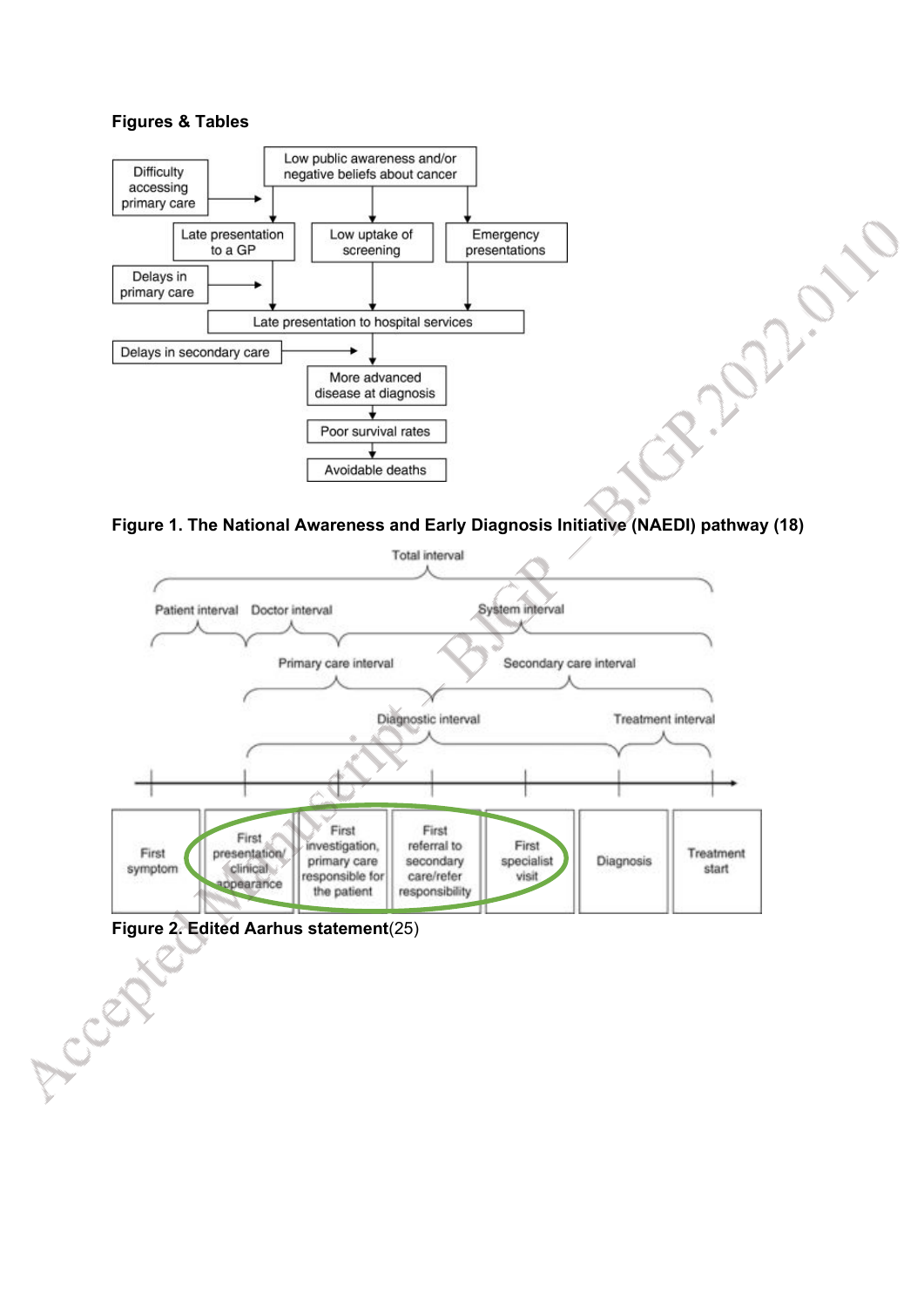## **Box 1. Semi-structured questionnaire for working group members**

Accepted Maryson's

- 1. Please describe the referral pathways for primary care management for suspected cancer in your country.
- 2. What diagnostic tests and/or investigations do primary care practitioners (PCPs) have direct access to? Is the data gathered in previous international comparisons accurate/representative, and how does this vary for different cancer sites, and across the country (3)?
- 3. What decision support tools and networks exist for PCPs to help them decide on how best to investigate patients with symptoms indicative of cancer? E.g. IT tools (like Qcancer (41)), secondary care support (such as specified nurse coordinators)
- 4. At what points when investigating patients do PCPs hand over responsibility to secondary/specialist care?
- 5. Are there specific processes or systems in place to avoid patients being lost from the system before a diagnosis is ruled out/confirmed (i.e., safety netting)?